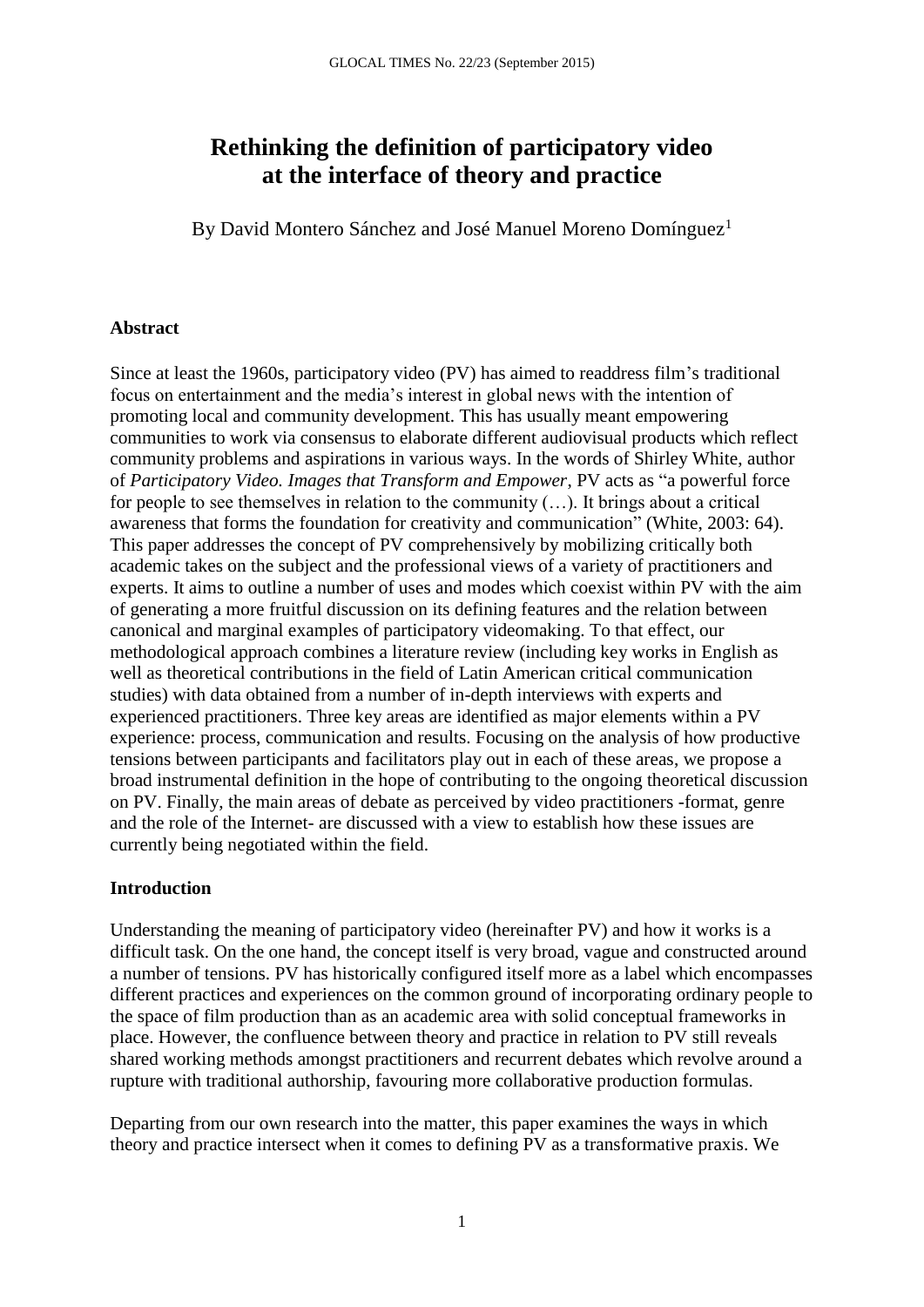understand that the consolidation of PV as a practice is a multilayered process where both, theory and ways of doing, interact in complex ways. Giving an exhaustive account of such a process is beyond our scope here. Instead, we aim to identify patterns of interaction in order to make them visible to both practitioners and academics. Sheer variety, lack of systematization, shortage of in-depth research, the prevalence of multidisciplinary approaches and the absence of a clearly delimited professional field (Milne, Mitchell y De Lange, 2012; Suárez et al., 2008; Craig and Porter, 1997) raise the need for conceptual exercises which compile and contrast different voices in order to promote sound debate of PV as a practice.

In the first part of the paper, we argue that there is evidence of a space of profitable interaction between scholars and practitioners throughout the history of PV at different levels; however, such mutual influence has yet to be consolidated into a comprehensive area of study, partly due to a lack of scholarly interest in PV until recently, and also to the diffuse nature of PV experiences, which has complicated the emergence of a true community of practice. Taking the work of educational theorist Étienne Wenger as a reference (Wenger, 1998), we use the term "community of practice" to refer to groups of people who share a common interest or practice and improve it by interacting regularly and helping each other. The second section formulates a three-legged description of PV practice based on contemporary views, taking into account academic definitions and engaging with the main areas of contention surrounding the practice: terminology, formats and the role of the Internet.

The paper is the result of an on-going investigation into contemporary PV practice and its relevance in the current, global socio-political context. We consider our assessment as a work in progress based on the ground already covered by this research.<sup>2</sup> Our analysis was informed by several methods. Practitioners' views were obtained through a comprehensive survey, with over 25 organizations involved. The participants were selected according to their experience in the arrangement of initiatives and experiences where PV plays a significant role. A total of 15 in-depth interviews were conducted via email between June and September 2014 (see Table 1). The breadth of the sample was the main criteria behind selection, because one of our aims was precisely to establish how PV practice is seen by a number of professionals (filmmakers, educators, media activists, video-artists, etc.) and by organizations working in fields such as new technologies of information and communication (hereinafter NTIC), social education, media and international development. Geographical diversity is also an important factor: while it was impossible to avoid a preponderance of Spanish practitioners and organizations as a reflection of the original research context, interviews were carried out with facilitators and institutions from Brazil, Dominican Republic, UK, Venezuela and Argentina.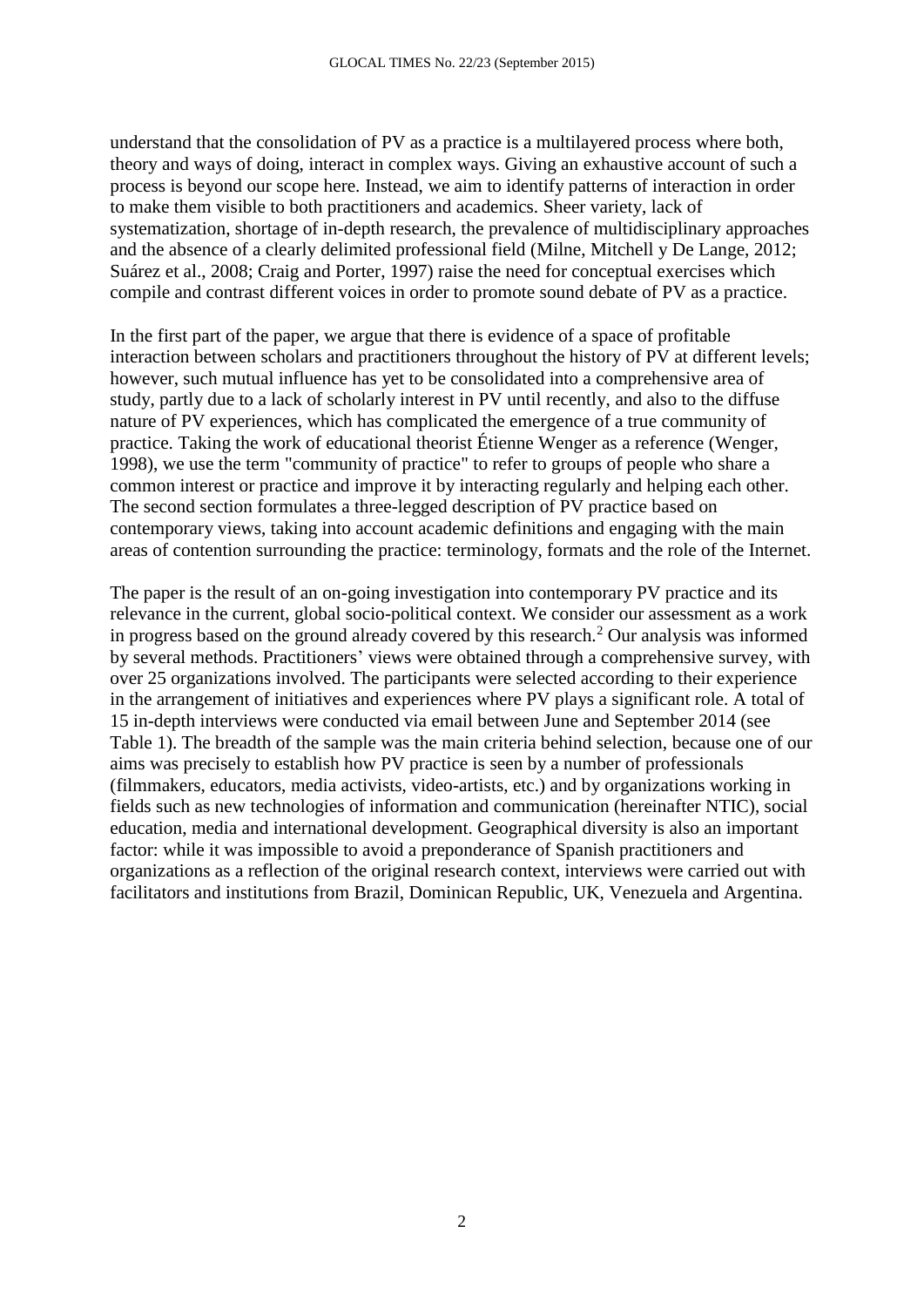

*Table 1. Respondents. In bold those who replied as practitioners or in an institutional capacity. Numbers are provided for references within the text.*

A more extensive literature review was also undertaken, of which only a small sample is included in the first section of this paper (for a discussion, see Montero and Moreno, 2014). Our examination of available literature on PV did not only cover academic accounts, but also descriptive case studies, research proposals and institutional reports. Furthermore, we used discourse analysis of videos resulting from PV experiences and of the websites of the most prominent organizations currently working with PV.

### **Defining PV as a practice**

In an academic context where the confluence between technology and communication has constituted itself as a prolific area of study over the last decades, PV still remains a practice in need of serious attention with only a handful of scholarly contributions approaching the subject from a distinctive analytical perspective (see White, 2003; Mitchell and de Lange, 2012; and Johansson, 1999). This lack of academic interest does not go hand in hand with the relative popularity of PV practices in a number of contexts and places, promoted by very different organizations in several fields. Even today, the landscape of PV is sketchy; in spite of very valuable efforts, generally speaking it lacks clear points of reference, systematic approaches and even in-depth observation and assessment of PV experiences. While to external observers this might suggest that theory and practice have gone their separate ways when it comes to PV, this is not correct. Most PV experiences are the result of a previous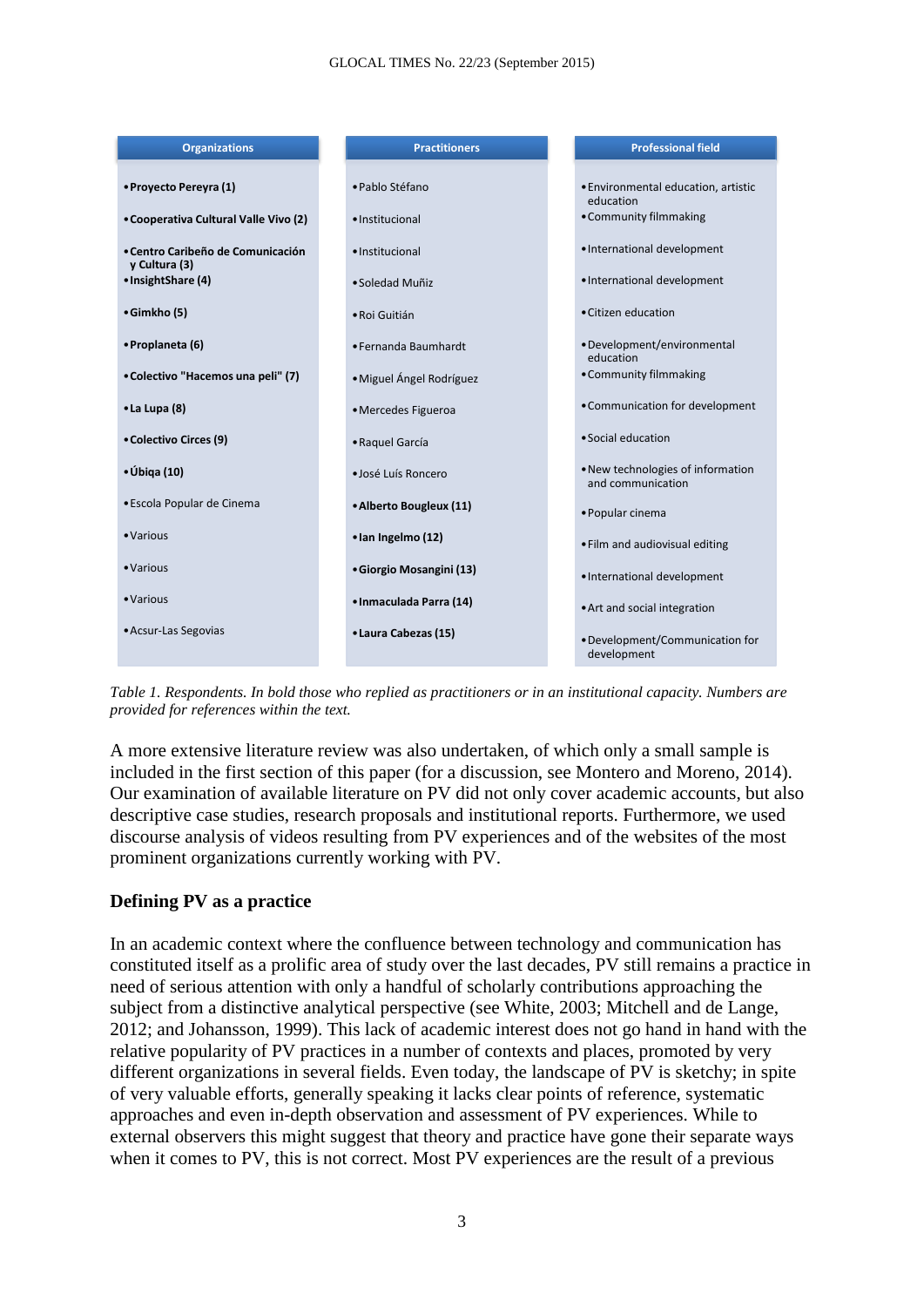theoretical reflection which encompasses aspects such as media literacy, visibility, documentary theory and social transformation.

From a professional perspective, patterns of action have mostly been determined by the use of technology by a substantial number of people, and by attempts to validate PV as a methodologically sound, scientific practice. This has resulted in a kaleidoscope of isolated practices of limited circulation and basically unknown to other practitioners (see Huber, 1998). The late 1990s saw the first results in the form of weighty tomes on PV as a practice, such as Shaw and Robertson (1997) and Braden and Huong (1998). At this point, the focus began to shift towards methodology and finding a common ground amongst otherwise very different PV experiences in terms of both subject and approach.

Sharing knowledge, be they quandaries or results, has led to the definition of common lines of analysis which, in the last few years, have finally begun to shape an extended research field, while consolidating a professional landscape where a number of interesting proposals have been formulated, both at an international level and also through more modest initiatives. Interestingly, in spite of their differences, these projects seem to share a common approach to images and an interest in connecting audiovisual production to processes of citizen participation.

International organizations such as UNDP (United Nations Development Programme) and FAO (Food and Agriculture Organization) have consistently used PV to promote actions of local development and also in awareness programs, publishing their results in systematized assessment reports which, to this day, remain an important contribution to increasing the visibility of and disseminating what can be achieved with PV (see FAO, 1987, FAO, 1996 and Farmesa, 1996). To this, we can add the guides developed by organizations specializing in the use of PV, above all those published by WITNESS (2005) and Inshightshare (Lunch and Lunch, 2006).

Most of the organizations we interviewed in the course of our analysis of recent PV practice tend to not only set up participatory experiences, but also to develop a line of thought which embraces aspects of visual culture and media theory, giving them a voice in public debate on collective audiovisual creation, cultural participation and transformative media practice. For instance, the film collective La Lupa sees it as one of their aims to build bridges between reflection, awareness and action, understanding reflection as "an analysis of the possibilities offered by audiovisual discourse as a tool for debate, for increasing awareness and social transformation. It is necessary to think about participatory methodologies inasmuch as they allow community development, conflict mediation and the formulation of collective messages by a number of actors" (La Lupa 8). It is therefore not only about doing, but also about thinking about what is being done and how it is being done in order to conceive video not merely as a tool for change, but rather as a space for dialogue and critical thinking.

Such a critical approach, moreover, helps participants to deepen their understanding of their surroundings, from the role of the media to the meaning of their everyday activities. According to the Argentine Proyecto Pereyra, "such an analysis comes organically from within the group, from their search and from the things they need to say in order to improve their living conditions" (Proyecto Pereyra 1). Fernanda Baumhardt (Proplaneta) further links such critical thinking to demands for specific change. "It gives them a voice and it shares their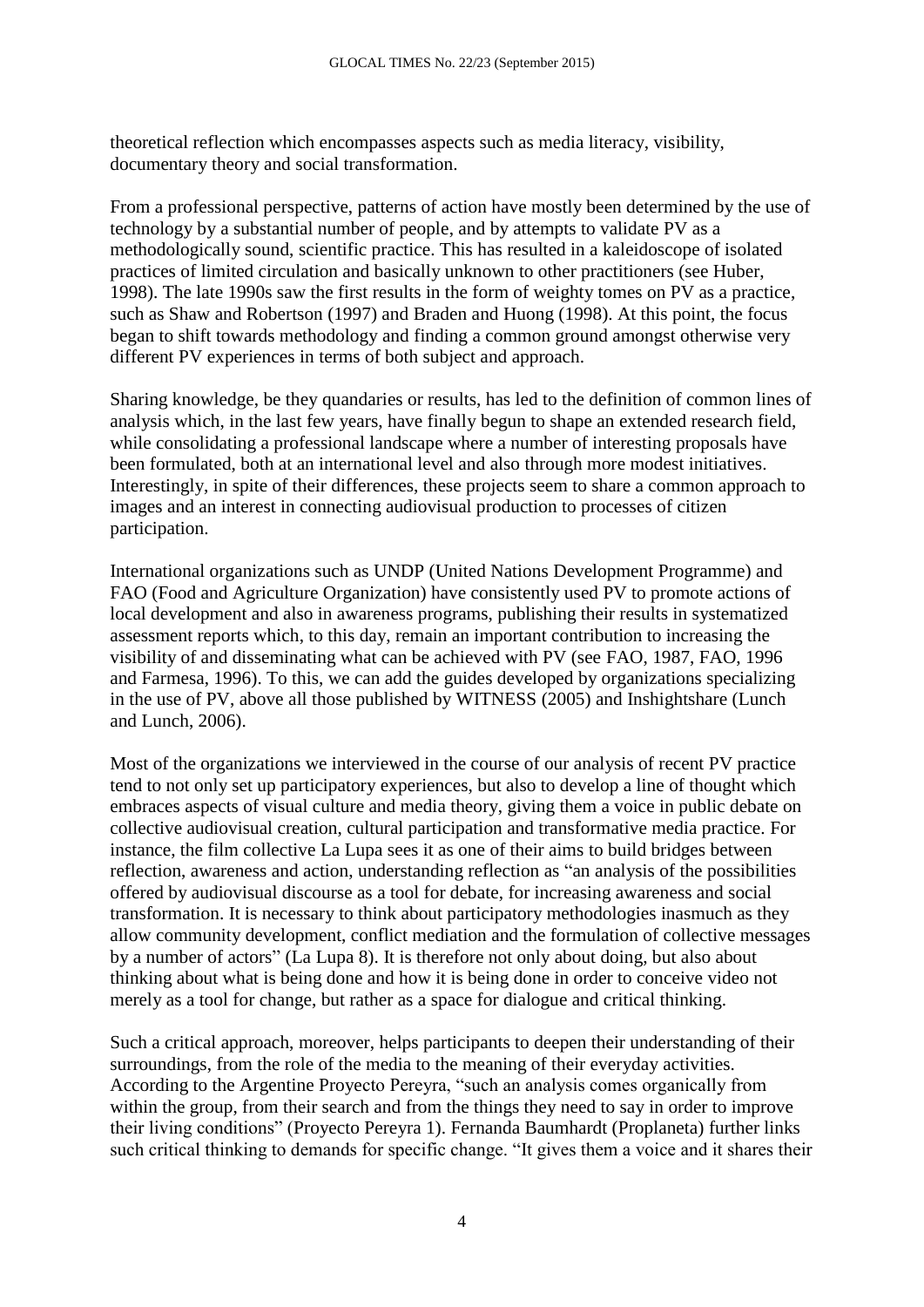voices with other communities and decision-makers. It makes them grow, communicate higher, communicate stronger" (Proplaneta 6).

Other organizations note that they see it as part of their work "to generate debate and make citizen concerns visible by using digital media" (Úbiqa 10). Even when the use of digital technologies (mobiles, phone cameras, GPS) is achieving deep levels of penetration in many cultures, spaces for reflection and critical inquiry are still needed in order to reflect about those uses and to fully understand the possibilities they offer us, particularly when it comes to working with others. "It is our aim to promote discussion and social transformation by getting people to interact and think about a number of issues: multiculturalism and interculturalism, identity and violence, participatory democracy, multimedia mapping, etc." (Úbiqa 10).

This need for delving deeper into the issue permeates professional practice and scholarly debate on PV. Initiatives such as the Open University and Insightshare's "Better Participatory" [Video Practice"](http://betterpvpractice.wordpress.com/) are based precisely on practitioners coming together in order to reflect on different subjects and PV experiences through virtual spaces of interaction. "So far, we have hosted a total of six meetings where PV practitioners from around the world exchange views and learn from different experiences and approaches" (Insightshare 4).

This is in line with other assessments which explain that practitioners themselves are now looking for ways to meet and share their work. "Networks are being created in order to share methods and experiences. In Colectivo Circes, we are discussing the possibility of curating an archive with all the audiovisual material provided by people taking part in PV experiences. I think it is a key moment to bring ideas together, share and generate creative synergies between collectives and people working with images using a participatory approach" (Colectivo Circes 9).

Such an assessment would imply that we still need to reinforce the "community" element within PV's community of practice. In his theorization of the concept, Étienne Wenger explains that a community of practice should at least have a domain (defined shared interest), a community (engagement in joint activities and discussion) and a practice (activities which require learning) (see Wenger, 1999). However, it is possible to observe that spaces geared to discussing PV have increased notably, pointing to the consolidation of a better defined community. This can be perceived, for instance, in the conspicuous increase in academic interest on and around PV and what it says about images, media and the way people relate to them.<sup>3</sup>

Approaches to PV differ widely among practitioners, from brief and personal insights ("a tool to work with the sensitivity of people and the emotion of the moment", Inma Parra 14) to more complex assessments of PV as "a creative methodology of work which provides collectivities with the language and tools that enable them to access audiovisual production. It gives them the chance to appropriate new communicative resources and, in specific cases, to effect a change in their everyday reality" (Alberto Bougleux 11).

Much more pragmatic and pedagogical views emerge from an examination of funding proposals put forward to different institutions. These documents stress accuracy and intelligibility in an effort to get donors to understand what they are funding. The [Youth-Me](http://youthme.eu/en)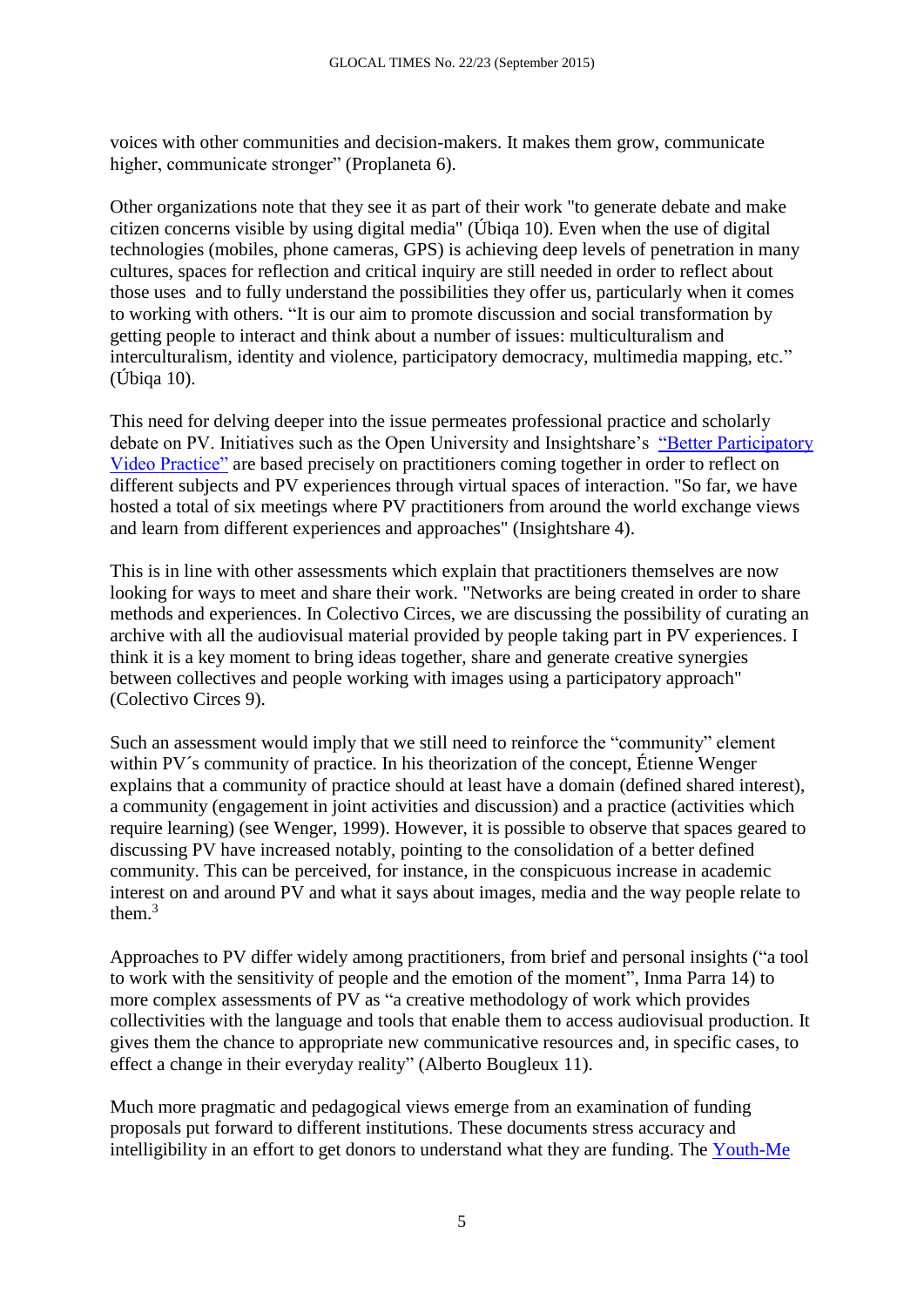project for the integration of young migrants at risk of social exclusion, for instance, defines PV as "a methodology that consists of accompanying training processes in audiovisual theory and technique with those in alternative communication, which allows different groups to create participative social documentaries". The EU funded project *[VISTA. Participatory Video](http://www.montesca.eu/VISTA/?lang=en)  [and Social Skills for Training Disadvantaged Adults](http://www.montesca.eu/VISTA/?lang=en)* also explains in its short guide for facilitators and trainers that PV is "a highly effective tool to engage and mobilize marginalized people, and to help them to implement their own forms of sustainable development". The instrumental nature of PV, as well as the benefits it brings to education and social integration, are therefore emphasized

On the other hand, a look into academic definitions of PV also reveals that, even when most of them maintain an appropriately inclusive scope, approaches and priorities still differ nonetheless. Here, it is possible to distinguish at least between definitions 1) privileging the process of audiovisual creation as the source of critical awareness and social change, and 2) foregrounding social intervention as a process leading, among other things, to higher levels of audiovisual literacy amongst participants.

In the first group we can mention the work of Johansson, where PV is seen as "a scriptless video production process, directed by a group of grassroots people, moving forward in iterative cycles of shooting-reviewing" (Johannsson, 1999) and also Shaw and Robertson's definition of PV as a process, wherein people themselves understand the video project methodology and process and control the content of the video productions. Following this, participatory video focuses on empowering people rather than on producing, providing participants with the skills and information which allow them to improve their personal and collective circumstances (Shaw and Robertson, 1997: 26).

In the second group, we would like to highlight a less known definition of PV practice coined by the Colombian scholar Julián Andrés Espinosa. In his assessment of two PV experiences in Spain and Portugal, Espinosa defines the practice as a process of social intervention aiming to transform the participant community by promoting reflection about identity. Social transformation is achieved by the community in an act of emancipation linked to the use of the video technology which allows participants to create their own discourse (Espinosa, 2011). A more well-known account of PV is the one given by Shirley A. White in *Participatory Video. Images that Transform and Empower* (2003). In line with Espinosa's view, White approaches PV mainly as a tool for individual and social transformation, prioritizing social change above the process of audiovisual production in itself. Considering the primary intent of PV as a process, White mentions "promoting self/other respect, a sense of belonging, a feeling of importance, a claim to an identity" (White, 2003: 65), none of which have anything to do with actually making a film. Her vindication of video as a process has the perverse effect of demeaning the importance of videomaking as such, even if unintentionally.

To this day, both the foundational experience in Fogo in the 1960s and the launch of Insightshare as one of the first organizations to use PV systematically in development projects in 2003 are milestones in the consolidation and popularization of specific methods. For Insightshare, PV "is a set of techniques to involve a group or community in shaping and creating their own film. The idea behind this is that making a video is easy and accessible,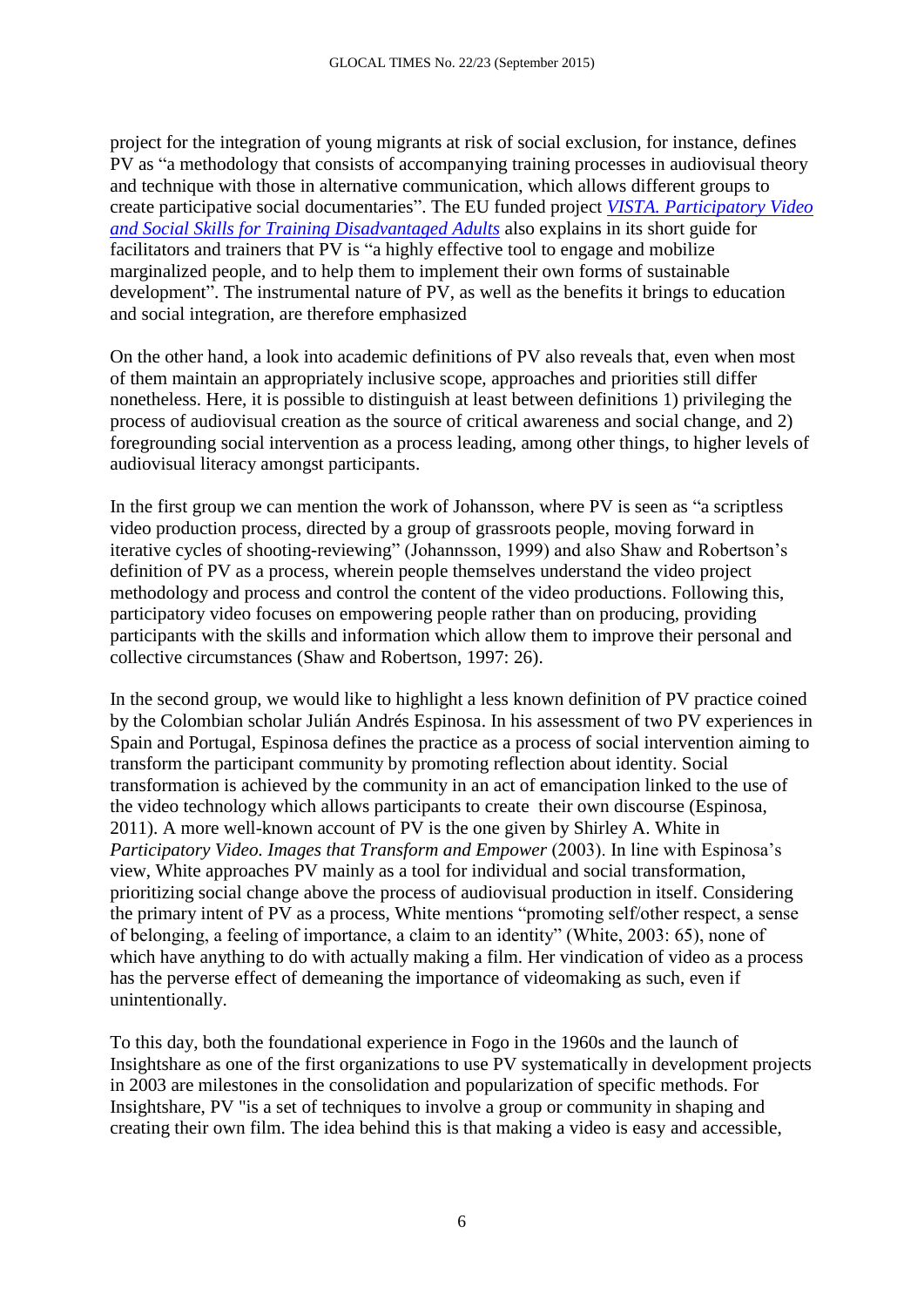and is a great way of bringing people together to explore issues, voice concerns or simply to be creative and tell stories" (Lunch and Lunch, 2006: 10).

Our survey suggests that practitioners increasingly tend to consider the aesthetic dimension of a specific video as an important element in the equation if it is to reach others and embody the various creative processes which bring the group together. As Giorgio Mosangini points out: "If a social-participatory documentary lacks quality as a product and does not reach audiences, the whole PV process remains just a formative experience. In order to become a real exercise in alternative communication, the documentary should aspire to achieve concrete quality standards, reach as many people as possible and mobilize them" (Mosangini 13).

Following this, some practitioners indicate that we run the risk of letting clichés regarding collective participation and political communication inform a certain PV language where content and aesthetics are considered less important than the beneficial outcomes that might possibly derive from the experience or getting out a specific political message. In the words of Ian Ingelmo, such an approach obviates that "video is not simply an instrument to spread messages, but rather a tool with which groups can get to know what affects them" (Ingelmo 12). Taking this further, some practitioners state that the ideas within the groups and collectivities taking part in PV experiences can foster creative and innovative approaches to video, for instance by reformulating the idea of a collective voice in different ways.

## **A three-fold approach**

In any case, the variety of cases available to anyone interested in PV ranges from the more established practices -based on the idea of sharing video equipment and providing basic training as tool with which people can tell their stories- to approaches focused on identity, collective action and alternative communication, through more strategic PV initiatives linked to concrete social changes to which video technology might contribute. In spite of this diversity, our examination of PV through the experience of a number of practitioners and projects reveals at least three major areas of work which structure its practice.

*The process* highlights aspects of PV practice which involve the emergence of a critical conscience, participation, teamwork and community building. A processual understanding of the phenomenon, therefore, tends to foreground the use of audiovisual technology in direct relation to defining autonomous organizational structures, as well as promoting dialogue, selfawareness and collective creativity.

The so-called "process vs. product" debate -a dichotomy which has repeated itself in different films and literature addressing PV (see White, 2003: 64-66)- poses the question of whether participants should focus on achieving the highest possible aesthetic standards in their films or whether the process of interaction should take centre stage irrespective of quality. In itself, this debate conjures up an imaginary shared standard for aesthetic quality which, at the same time, places industrial film and media production at the top of the scale, equating it with the notion of quality and measuring participatory films and videos in relation to such a standard. If the video does not conform to industrial production standards, we must then understand that process was privileged over quality.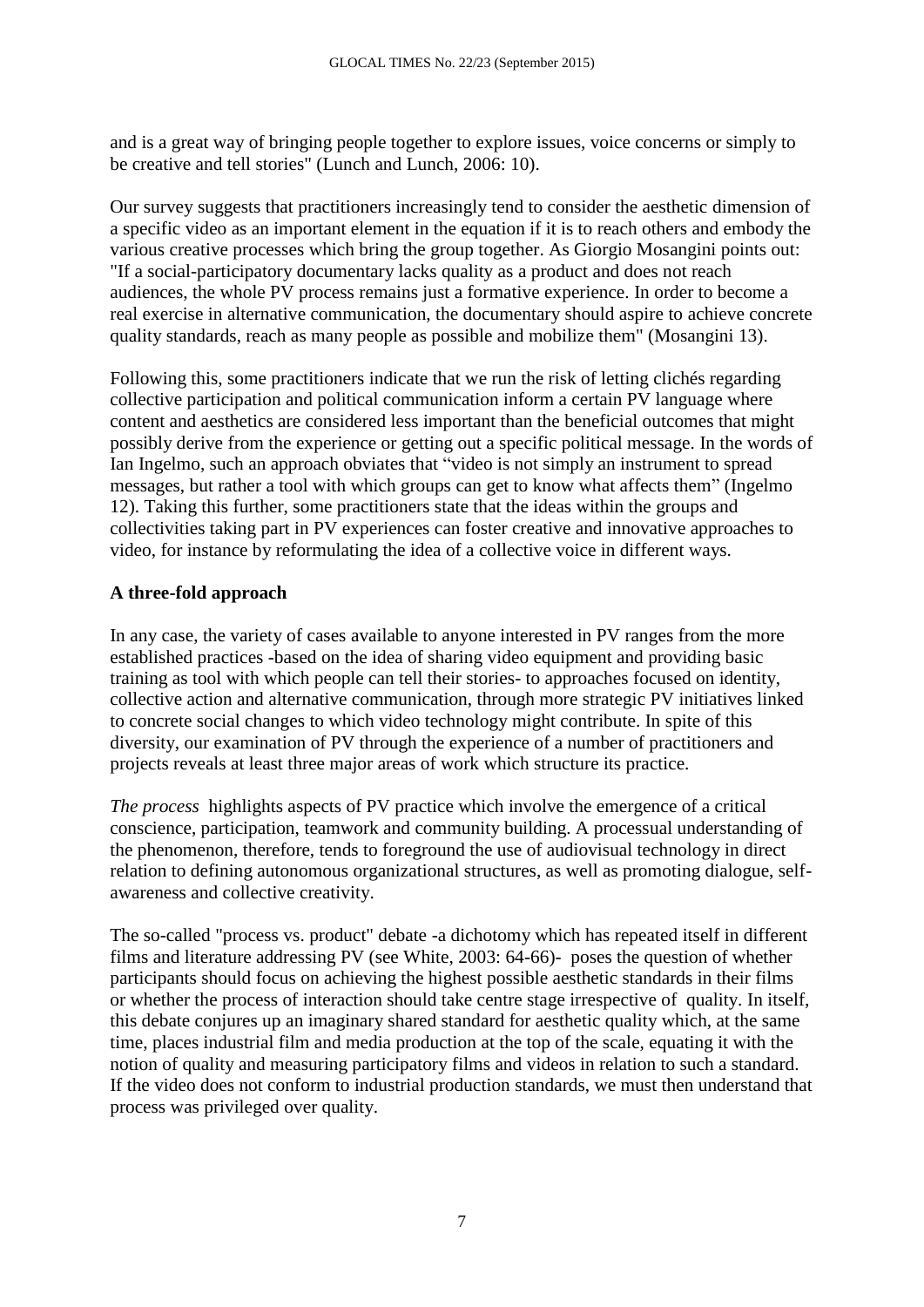What emerges from our assessment of PV is that it is much more productive to establish the ways in which a process approach does indeed have an impact on the final product, rather than simply assuming that focusing on the process implies renouncing quality. This requires that we activate a different set of criteria with which to assess the quality of the product; one that sees the final video as a reflection of the process, rather than as an aesthetic product completely severed from it. Instead of privileging one or the other, it is necessary to conceive each of these concepts in direct relation to one another. The more the video reflects the process which leads to its creation, the better it is in terms of quality.

In the context of PV practices, both process and product offer people an attractive opportunity to get together and interact in a controlled environment at different stages. Even when the film is finished, screening it to the wider community evidences the complex ways in which "product" and "process" interact. As practitioners at Cooperativa Cultural Valle Vivo Producciones point out, "for us, the most important thing is to ensure that screenings within participant communities become a place to share and an opportunity to celebrate the creation of the film. People bring their own chairs, they share food and drinks while enjoying the film produced within the community" (Cooperativa Cultural Valle Vivo 2).

*The communication*, technology and media dimensions within PV experiences are mainly approached from a critical perspective and very often directed towards improving the visibility of issues which are of interest to the community but tend to be ignored by the mass media. Aspects such as creating novel forms of narration, improving the community´s understanding of audiovisual language, educating the community about how the media function and setting-up alternative media options are all central elements within PV as a practice from a communicative perspective.

Virtually all of the experiences we have had access to contain, in different degrees, a reflection on the use and role played by the media whether as a tool with which information, values and attitudes are disseminated, or as the source of a public image for collectivities, groups and communities. Media bring different subjects into focus, and PV offers people the opportunity to have their say in an increasingly complex media ecosystem still dominated by traditional outlets.

Channelling issues concerning the community through PV practice is an important element for practitioners who see it as a way of empowering "those not represented at a wider level by the mass media" (La Lupa 8). Video is used as a powerful means to educate and mobilize communities using entertainment. "Through video, communities get to know, question and communicate themselves" (Centro Caribeño de Comunicación y Cultura 3).

The role of a *third sector* within the industry, constituted by alternative media, free of corporate, state or political affinities and articulated at a local level, is at the very heart of PV practices which seek to counteract discourses informed by the economic and political interests of media corporations. Here, the debate revolves around the concept of giving voice (Couldry, 2010) so that different ideological positions can be represented, even if inconsistently, in the public sphere. "It is about defending communication rights. It requires both collectivizing and distributing access to audiovisual production, as well as providing people with the necessary training in order to create audiovisual products that oppose those circulated by corporate media" (Laura Cabezas 15).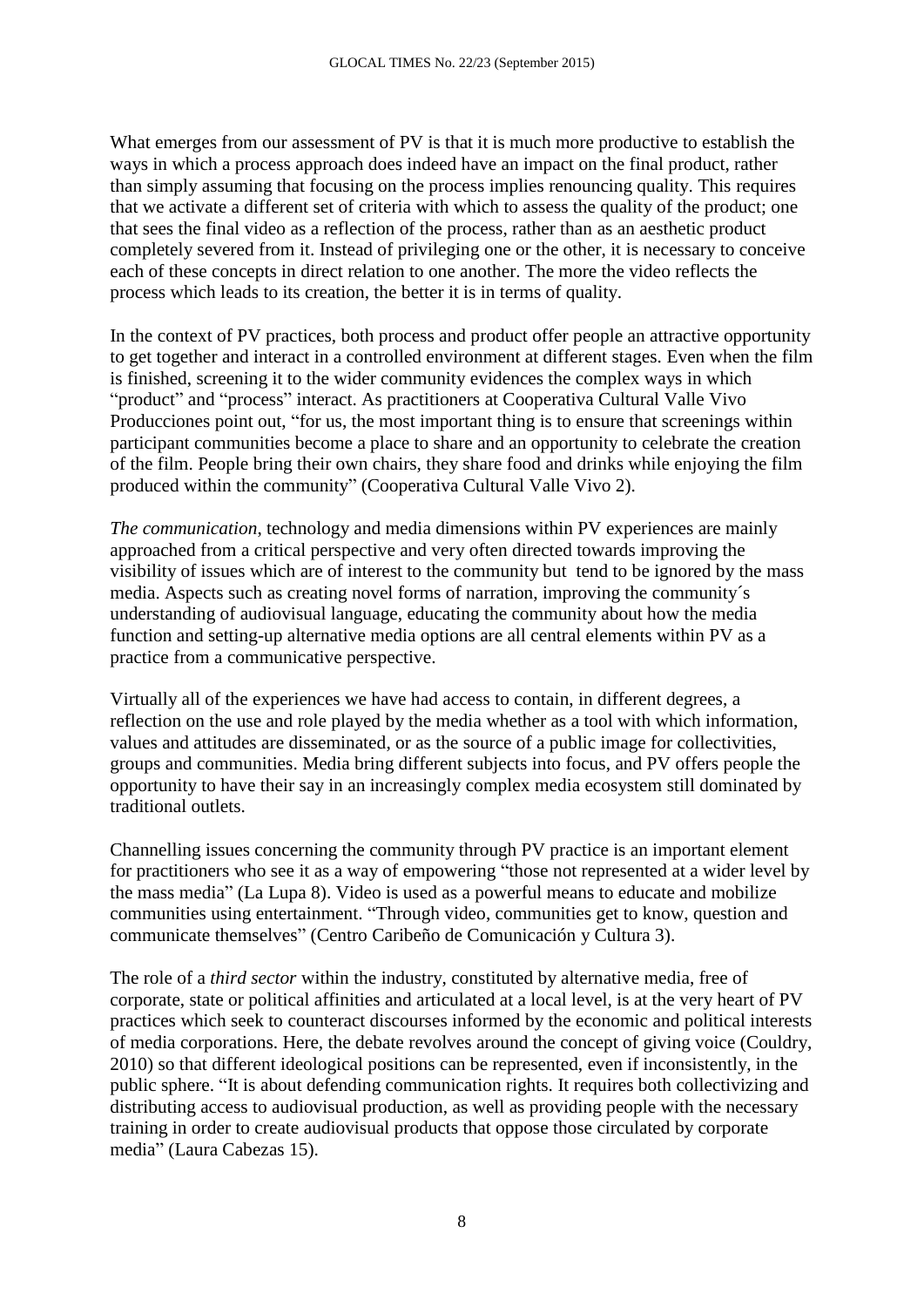*The results* involve the consequences of these experiences both at a personal and collective level. In this respect, many practitioners not only talk about the possibility of acquiring new technical abilities, but also about the video itself as a product which can bring about benefits in terms of visibility, public impact and, ultimately, social change.

There is no doubt that tension and general patterns of interaction highlight less tangible aspects associated with PV practices such as conscientization, motivation, partnership, organization and discussion, as well as self-esteem and the development of communicative and creative abilities. However, throughout the experience video itself is regarded as a tool, with a specific instrumental value in a wider process of social change.

In any case, the final value of a video resulting from a PV experience depends very much on the context of each particular project, as well as on the resources and the time dedicated to it. Useful as they are, PV projects of a short duration (1-3 days) can hardly be expected to result in comprehensive documentary films, and rather tend to focus on questioning stereotypes about audiovisual discourse and offering resources so that it can be used autonomously in a number of ways. These short experiences can also play an important role when it comes to the promotion of participatory dynamics within a community in relation to wider development or social integration projects where video still represents a new and innovative way of getting people to interact.

In the words of Alberto Bougleux when discussing his experience at the Escola Popular de Cinema: "Process and product (normally a short documentary film) are considered on the same level of importance. A process without a final product can no doubt be the source of positive feelings people usually associate with PV experiences, although it will deprive the group of a collective image where they can recognize themselves and share with people outside the group. Keeping the group focused on materialising their efforts in a way that is understandable and easy to share without sacrificing the freedom or spontaneity of those who approach a complex language for the first time is, in my view, a clear key to the success of a PV process" (Alberto Bougleux 11)

When better resources are available this usually opens the way to more complex, longer processes not only limited to a PV workshop or to the completion of a short collective film, but also focused on how the film connects with the social demands of the participants and a wider process of social change. Following this, experiences which are articulated at an international level or involve different collectives tend to increasingly require the definition of spaces for exchange and communication where different actors interact together and with global institutions. Examples of successful ways of going global with PV include projects such as the aforementioned VISTA developed in six different European countries, in addition to programs and projects such as the "Noticiero Intercultural" by ACSUR-Las Segovias in Spain and Guatemala, Insightshare's "Conversations with the Earth Programme" and the initiative "Sumando voces" (Joining Our Voices) by Participate, a global network of social and academic organizations.

The natural cycle of a PV project comes to a close through the dissemination of the results and the emergence of a collective voice at different levels. Particularly when participants aim for global audiences rather than a limited public, the circulation of a PV film poses a thorny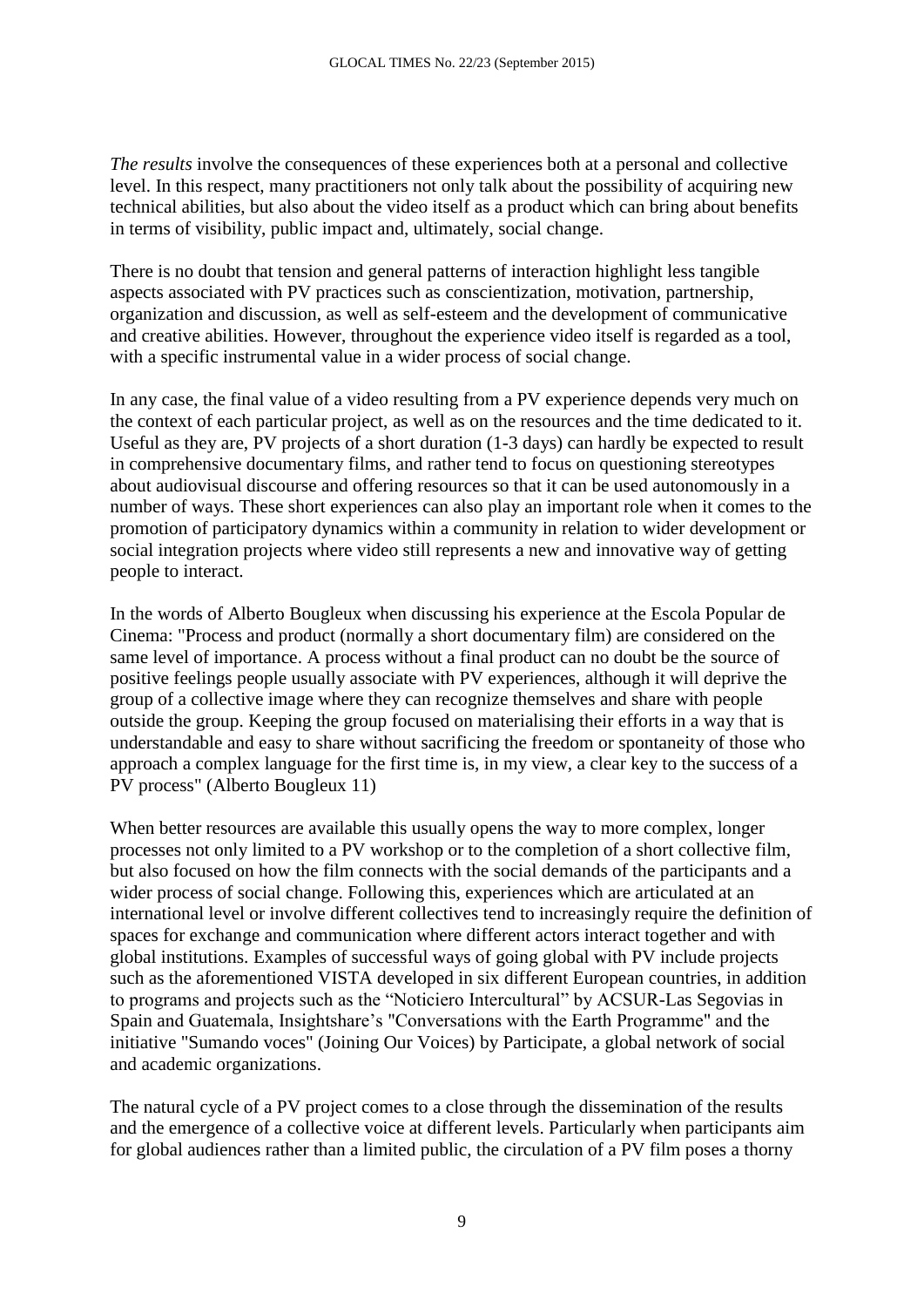problem. Whether via thematic film festivals, social screenings, local and community TV channels, online video platforms or politically active webs, participants tend to find it difficult to generate the levels of engagement they might expect. This makes it paramount to clearly link circulation and diffusion channels to the project's aims and objectives and to promote a deeper understanding of why global diffusion might or might not be the right choice. While the Internet could be considered the easy choice for promoting a video, it can also be deceptive in making people think that their video will generate immediate buzz without appropriate strategic planning.

As Giorgio Mosangini explains, "social documentaries on the Internet risk irrelevance, which demands new paths to circulate the results of PV processes, for example, through specialized webs or documentary film festivals" (Mosangini 13). In spite of the rise of alternative media platforms on the Internet, online initiatives focusing on PV as a practice are scarce. There is a lack of web spaces which promote, contextualize and increase the visibility of the results of PV experiences. The network [Video for Change,](http://www.v4c.org/) the platform [ZaLab TV,](http://www.zalab.org/) and [The Human](https://www.youtube.com/user/humanrights)  [Rights channel](https://www.youtube.com/user/humanrights) on YouTube represent three of the very few examples of working web spaces clearly focused on PV as a transformative process.

# **Formats, genre, technology**

Our practitioner survey indicates that there are particularly contested issues which tend to polarize the discussion amongst PV practitioners. These tensions not only mirror contrasting approaches to PV, but also illustrate distinctive ways of working with video, as well as the nuances of each practice. Even the use of "participatory video" as an inclusive label that binds together a diverse array of practices where groups of people get involved in videomaking has been questioned regularly. Actually, some of the practitioners we interviewed felt uncomfortable with the term and argued for more specific denominations. "Outside social organizations and development work, hardly anyone uses the term 'participatory video'. And I would say that many of the organizations using it do not truly understand what it means. I would prefer to talk about 'collective creation' or 'collectively created films'" (Ian Ingelmo 12).

Other respondents argued that the term did not adequately convey the meaning of social transformation which informs their practice, even when they valued its clear opposition to traditional media practice: "I personally feel that it would be more accurate to talk about social participatory documentaries instead of simply participatory video. This reflects better the transformative intention which underlies my practice. Following this approach, social participatory documentaries constitute an alternative media tool which promotes social transformation by helping different collectivities exercise their communication rights" (Mosangini 13).

"Social participatory documentaries", "collectively created films", "collaborative film and videomaking", "Popular video" or "community video" attempt to be more specific in relation to a term whose interpretation forms a mixed bag of meanings in order to encompass very different experiences. It must also be pointed out that, to some extent, the use of each of these terms tends to reflect both the professional field where participatory video has emerged and developed (from film production to development projects) and also the technological formats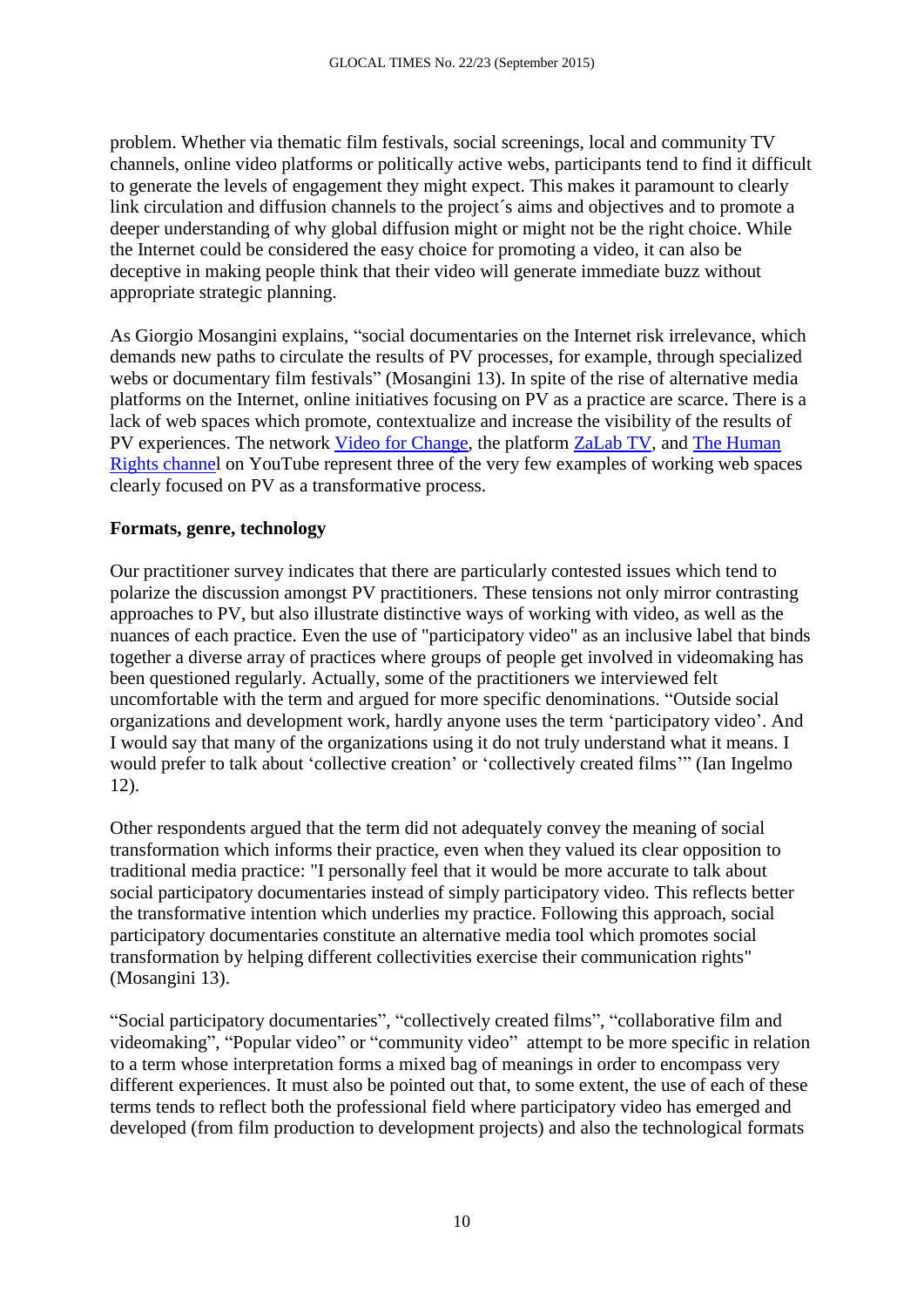available, with the rise of online video lending the term "video", for instance, a new lease of life.

Increasingly, participatory video has less to do with technological training and more with the discursive possibilities which enable collectivities to create audiovisual products which can be distributed in a number of formats. Video has never been more popular both in terms of video production and video viewing; however, fewer video cameras are sold and the technical equipment which allowed us to reproduce analogical video on TV screens has basically disappeared. While the technology we use to record, edit and share video has become gradually less specific, the social action of filming and viewing video through different media has significantly gained in popularity. Today, videos are recorded and reproduced mostly with smartphones, laptops, tablets and digital cameras.

This emergence of filming as social action has in turn encouraged a shift towards hybrid forms such as feature films made with low quality digital cameras, soap-operas filmed with mobile phones, TV programs put together with YouTube clips, and film teasers specifically made for social media, which makes it even more difficult to ascribe participatory video exclusively to a specific film genre, as is often the case with social documentary. Diverse and hybrid practices seem to be more and more present in the context of PV and related practices. Film collectives such as [Cine sin Autor,](http://www.cinesinautor.es/) collaborative filmmaking experiences [\(Hacemos una](http://hacemosunapeli.wordpress.com/)  [peli\)](http://hacemosunapeli.wordpress.com/), or initiatives such as the Cooperativa Valle Vivo Producciones in Colombia aspire to produce feature films and very often post raw footage and clips which document the process of collective creation on their websites. In fact, these film collectives usually advocate for a different, more flexible understanding of what a feature film actually is and attempt to find formulas which bring audiovisual production closer to local people.

Fiction, testimonies, filming of daily routines, animated shorts, fake TV advertising, educational videos, music videos and even videogames have all been resulted from participatory video experiences and their mutations. If anything, such a variety of approaches underlines the importance of connecting with the participants' expectations and desires as an important element within PV, where ultimately decisions depend on what the people involved actually want to do. As Raquel García points out, "in one of the workshops with young people, we realized that they were not interested in documentary at all. In fact, they showed a negative attitude to it. From that moment on, we understood that format and genre should be decided by the participants in each experience" (Colectivo Circes 9). Even PV experiences with very clear objectives have shown that there is margin for participants to decide what they want to do. For instance, in 2011 the Cultural Video Foundation facilitated the production of a participatory action piece made by Somali refugees on the Hagadera-Dadaab camp in Kenya. In this case, the priority was to improve education on health issues and good hunting practice, but using animation, as decided by the participants, kept them involved throughout the task.

Given the difficulty of distinguishing video from other formats, it is probably more useful to understand categories in a heuristic way, as a framework which might involve a number of tools and technological media. This, in turn, has led to participatory video workshops making use of digital technologies, especially when there are affinities. This is the case with concepts such as digital narrative storytelling, which includes videomaking as one among many different textual and symbolic modes of communication.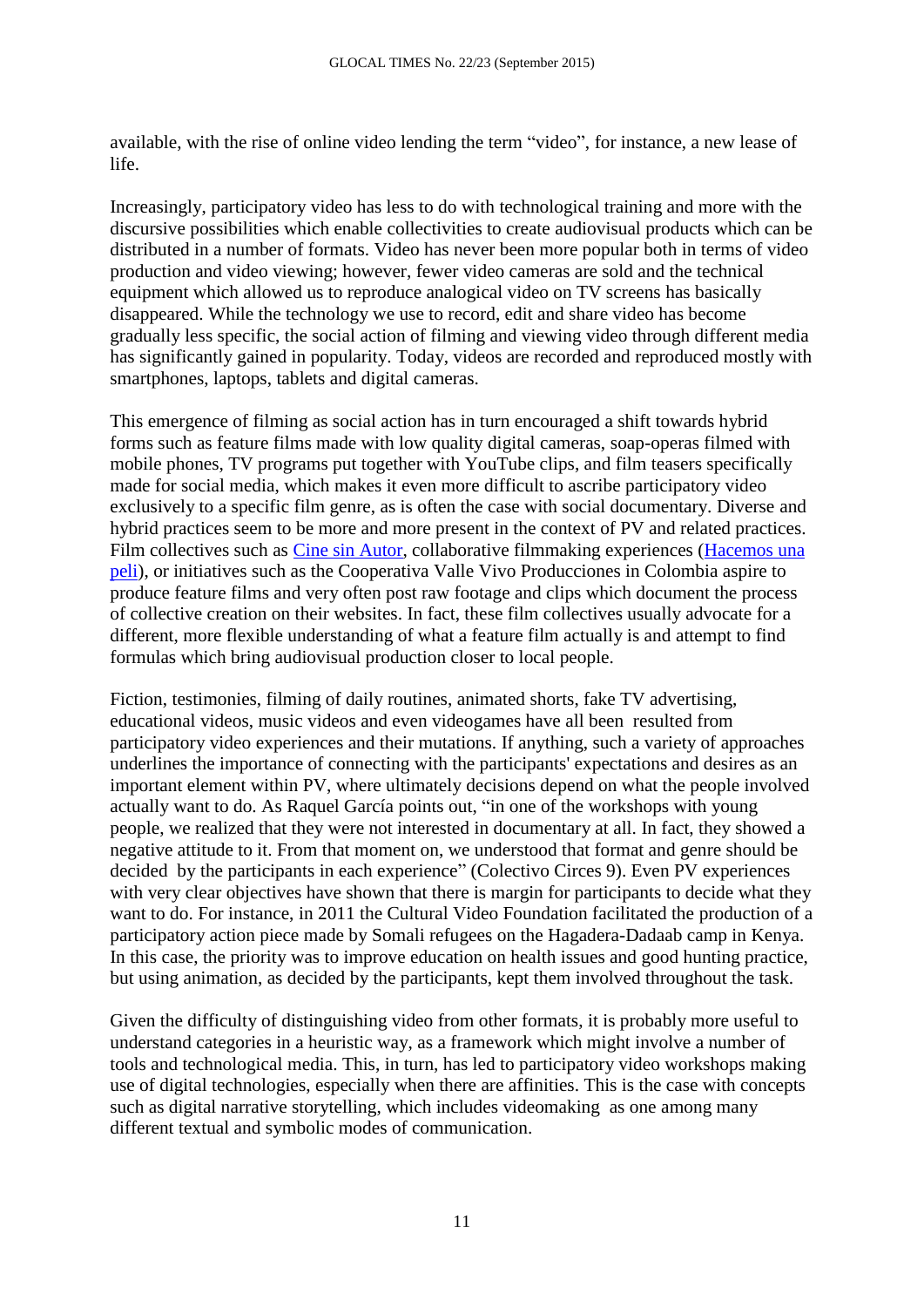According to José Luis Roncero, head of the technological startup Úbiqa, "The Internet and the logics of co-creation it engenders (users who create content with their mobile phones and other tools) favor informal learning and training; these are dynamics which extend the potential for citizen creativity and the opportunities for community filmmaking and promote the emergence of new narrative formulas within photography, texts, maps... In a few words, we feel we need to work with multimedia projects and new digital narratives" (Úbiqa 10).

It is hard to deny that the opportunities provided by the Internet and digital media will determine the future of PV as a practice, not only with regard to how we structure PV experiences, but also when it comes to distribution and circulation (areas where digital networking has already had a major impact). However, this does not necessarily mean the obliteration of traditional PV working routines or a radically different approach. Rather, the Internet has generated new possibilities and complexities still in need of rigorous scrutiny beyond technological utopianism, particularly in a context where technology development is driven by entertainment rather than social transformation. Among the advantages of digitalization and the Internet highlighted by PV practitioners are cheaper technology, the chance to circulate video without restrictions (licenses, censorship), and the new dimension made possible by networked interactions, which allows for innovative forms of training, online editing and, in general, a much wider reach. However, these dynamics still have a long way to go before being able to challenge the hegemony of traditional media when it comes to issues such as production capacity, reach and popularity.

### **Conclusions**

While recent technological developments have greatly widened the opportunities to take action in the public sphere (especially thanks to the Internet's global reach), participatory uses remain marginal in relation to more individualized and instrumental ways of understanding global networks. Labels such as "YouTube democracy" have tended to convey an oversimplified view of the ways in which film production and social change relate to each other. In this context, calling for participatory practices seems significant both in order to put the spotlight on a critical understanding of mainstream communication practices and also to picture how a number of organizations work on the ground using video to promote social transformation.

In general, recent theoretical accounts and critical examinations of online video seem to ignore the existence of a well-defined know-how and a critical tradition based on the use of video for social change (see Burgess and Green, 2009; David, Elin and Reeher, 2002; Potts, Harley et al, 2008). Consequently, attending to academic and practitioner accounts of PV can greatly help us to understand how and under what circumstances video can actually bring about social change. Aspects such as forms of alternative communication, advocacy, critical assessments of technological developments or emerging patterns of online collaboration can all be profitably re-examined using the experience and insights which have emerged from PV as a field. To a certain extent, many of the organizations working with PV today have already initiated this debate, which originates from the need to incorporate different approaches and tools in their daily practice as regards a number of issues. Whether in terms of updating PV practices through the use of New Technologies of Information and Communication (NTIC)I(Úbiqa), multiplying spaces for action in jails, hospitals, schools, etc. (Proyecto Pereyra), using the Internet to exchange best practice (Insightshare/Better Participatory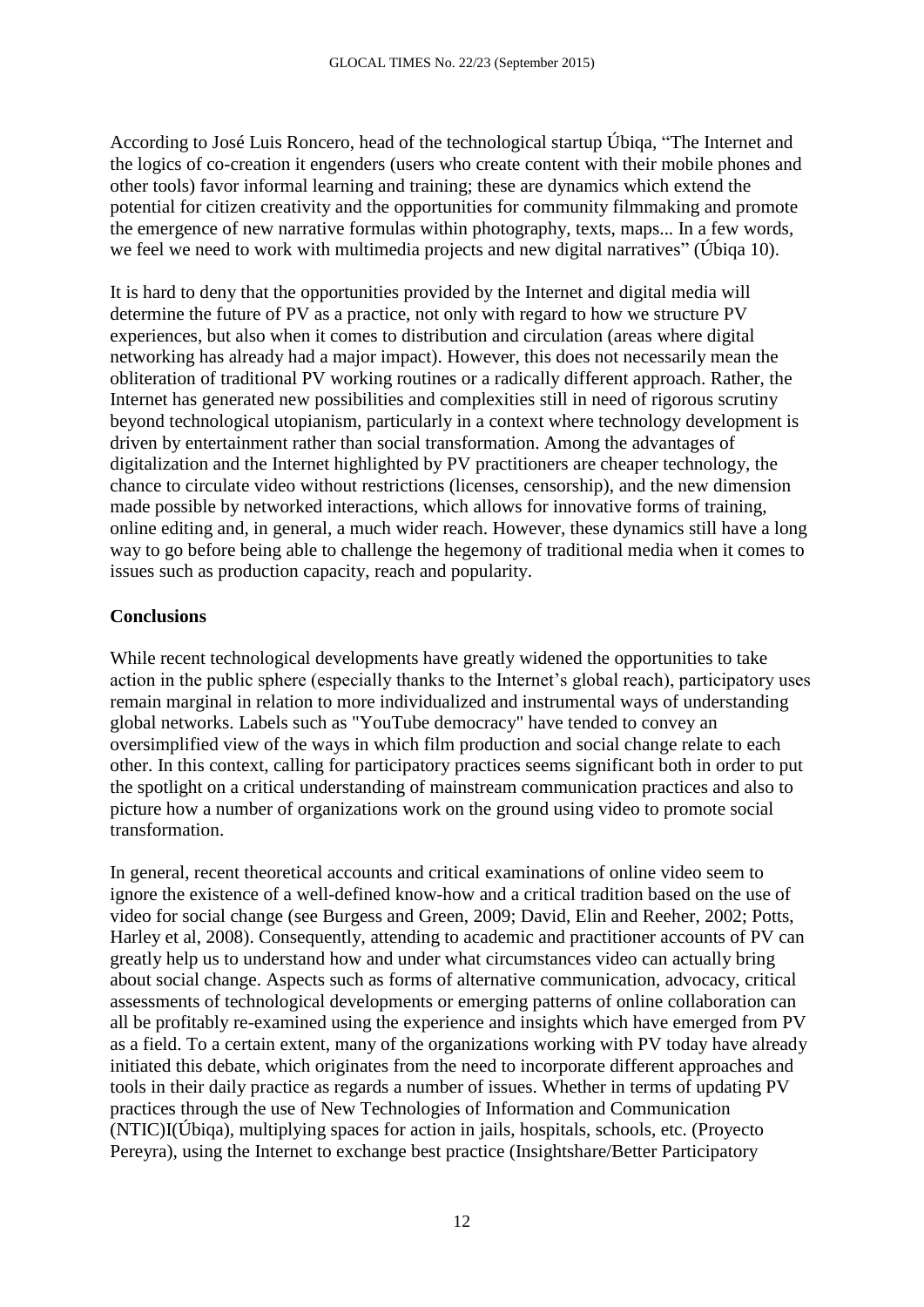Video) or simply by making the most of the Internet's global reach (Centro Caribeño de Comunicación y Cultura, La Lupa), PV's community of practice is beginning to get involved in the debate about NTIC and social change in a number of ways.

Our intention in this article has been to consider the conceptualization of PV by looking into the intersection between theory and practice. Departing from our own practitioner survey, we advocate for a more critical understanding of the ways in which theory and practice interact. From such a perspective, a definition of PV seems only possible by foregrounding a number of open questions and debates which inform its practice, including a process of collective creativity where learning, interaction and group dynamics play a major role; a critical examination of the role of the media and, finally, a consideration on the value of images in terms of collective identity, visibility and public awareness about demands and issues concerning specific communities. Following this, and on the basis of our exploration of recent practice, we suggest that current debate on PV could be structured by looking at three major issues: process, communication and results, as elements which should be considered by any approach to the subject, whether from an academic or from a practitioner's perspective. From this, a number of more specific discussions emerge in relation to subjects such as terminology, preferred formats and genres or, as we have already mentioned, the use of NTIC as an agent of social transformation.

While remaining aware that the PV debate has extended to a number of areas, our aim has been to contribute to the further consolidation of its diverse community of practice by identifying some of the discussions cross-cutting the field and being taken up by academics and practitioners alike, and reflecting critically on their implications.

# **References**

Braden, S. and Huong, T. (1998). *Video for Development: A Casebook from Vietnam*. Oxfam UK and Ireland.

Burgess, J. and Green, J. (2009). *YouTube. Online Video and Participatory Culture*. Polity: London

Couldry, N. (2010). *Why voice matters: Culture and politics after neoliberalism*. London, Sage Publications.

Craig, D. and Porter, D., 1997, "Framing Participation: development projects, professionals, and organisations". *Development in Practice*, Vol. 7, No.3

David, S., Elin, L., and Reeher, G. (2002). *Click on Democracy: The Internet's Power to Change Political Apathy into Civic Action*. Boulder, CO: WestviewPress.

Espinosa, Julián A. (2011). "El video participativo: herramienta para la transformación social en procesos pedagógicos, sociales y políticos. Diseño de propuestas para dos casos en la Península Ibérica" Nexus Comunicación. Colombia, Universidad del Valle.

FAO (1987). "Pioneering a new approach to communication in rural areas: the Peruvian experience with video for training at grassroots level", Development Communication Case Study 3.

FAO (1996). "Communication for rural development in Mexico: In good times and in bad", Development Communication Case Study 15.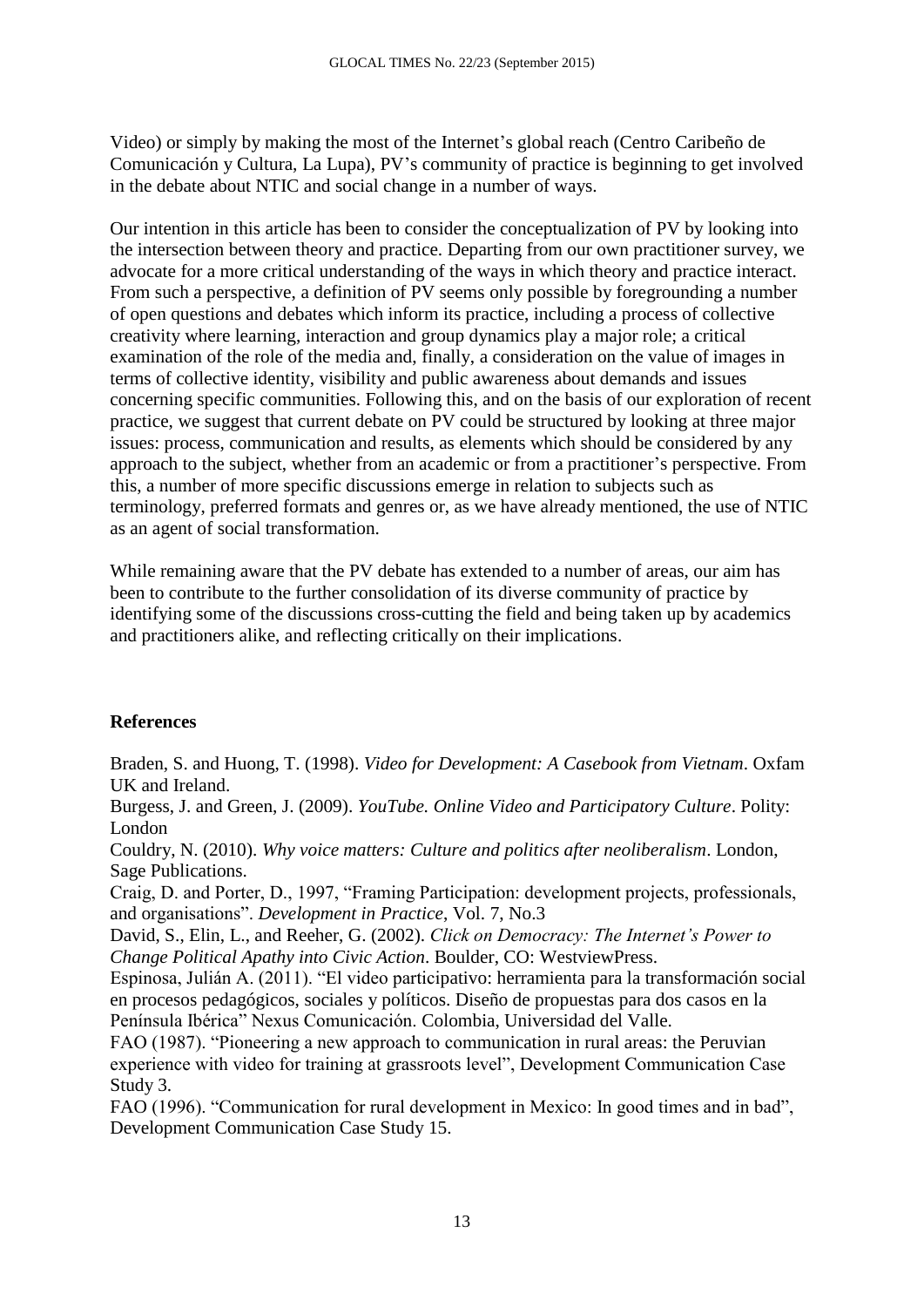FARMESA (1996). "Engaging Participation. The use of video as a tool in rural development", Harare, Farmesa/FAO.

Harding, T. (2001). *The Video Activist Handbook*. London, UK, Pluto Press. Huber, B. (1998). Communicative aspects of participatory video projects: An explanatory study. Unpublished Thesis.

Johansson, L. (1999). Participatory video and PRA: Acknowledging the politics of empowerment. Forest, Trees and People, Newsletter40/41: 21-23

Kaplún, M. (1989) "Video, Comunicación y Educación Popular: Derroteros Para una Búsqueda" in Valdeavellano, P. (ed.), *El Video en la Educación Popular*. Lima, IPAL.

Lunch, Nick and Chris (2006). *Insights Into Participatory Video; A Handbook for the Field* UK/France Insight. Available in<http://www.insightshare.org/resources/pv-handbook>

Mitchell, C., & de Lange, N. (2012). *Handbook of participatory video*. AltaMira Press.

Montero, D. & Moreno, J. M. (2014). *El cambio social a través de las imágenes. Guía para entender y utilizar el video participativo*. Los Libros de la Catarata.

Potts, J., Hartley, J. et al. (2008). "Consumer Co-Creation and Situated Creativity." *Industry & Innovation*. N. 5, pp. 459 – 474.

Robertson, C; Shaw, J. (1997). *Participatory Video. A Practical Approach to Using Video Creatively in Group Development Work*. Routledge.

Suarez, P., Ching, F., Ziervogel, G., Lemaire, I., Turnquest, D., Suarez, J. M., & Wisner, B. (2008). Video‐mediated approaches for community‐level climate adaptation. IDS bulletin, 39(4), 96-104.

Thede, N. and Ambrosi, A. (eds.) (1991). *Video the Changing World*. Montreal, Black Rose Books.

Wenger, E. (2007). "Communities of practice. A brief introduction". Communities of practice. Available at http://wenger-trayner.com/introduction-to-communities-of-practice/ (February, 2015)

Wenger, E. (1998). *Communities of practice. Learning, meaning, and identity*, Cambridge, UK: Cambridge University Press.

White, S. (ed.) (2003). *Participatory Video: Images that transform and Empower*. Sage Publications.

 $\overline{\phantom{a}}$ 

WITNESS, (2005). *Video for Change: A guide for Advocacy and Activism*. NY, Pluto Press.

<sup>1</sup> David Montero is a post-doctoral researcher at the University of Seville. He has published work on visual culture, videoactivism and participatory video. He is the author of "Thinking Images. The Essay Film as a Dialogic Form in European Cinema" (Peter Lang). E-mail: [davidmontero@us.es.](davidmontero@us.es%20) José Manuel Moreno Domínguez, a member of the Interdisciplinary Group of Studies in Communication, Politics and Social Change (Compoliticas), is the editor of "Comunicación y cultura en Iberoamérica: el reto de las políticas públicas en la sociedad global" (2008). E-mail:<josemanuelmore@hotmail.com> Montero and Moreno Domínguez co-authored "El cambio social a través de las imágenes. Guía para entender y utilizar el vídeo participativo" (Los Libros de la Catarata, 2014).

<sup>2</sup> We invite practitioners, academics and readers to take part in the different lines of research which remain open at [http://www.videoparticipativo.es](http://www.videoparticipativo.es/) where they will find more information and resources. <sup>3</sup> Examples are the panel entitled "PV and...: Linking participatory video with other practices" (IVSA conference in 2013), the international conference "Community Filmmaking and Cultural Diversity: Policy, Innovation and Practice" which took place in London in January 2014, and the participatory video sessions at the Glocal Conference for Communication and Development-Orecomm (Denmark and Sweden, 2014). Finally, we can also mention the approval of two further panels on critical PV and